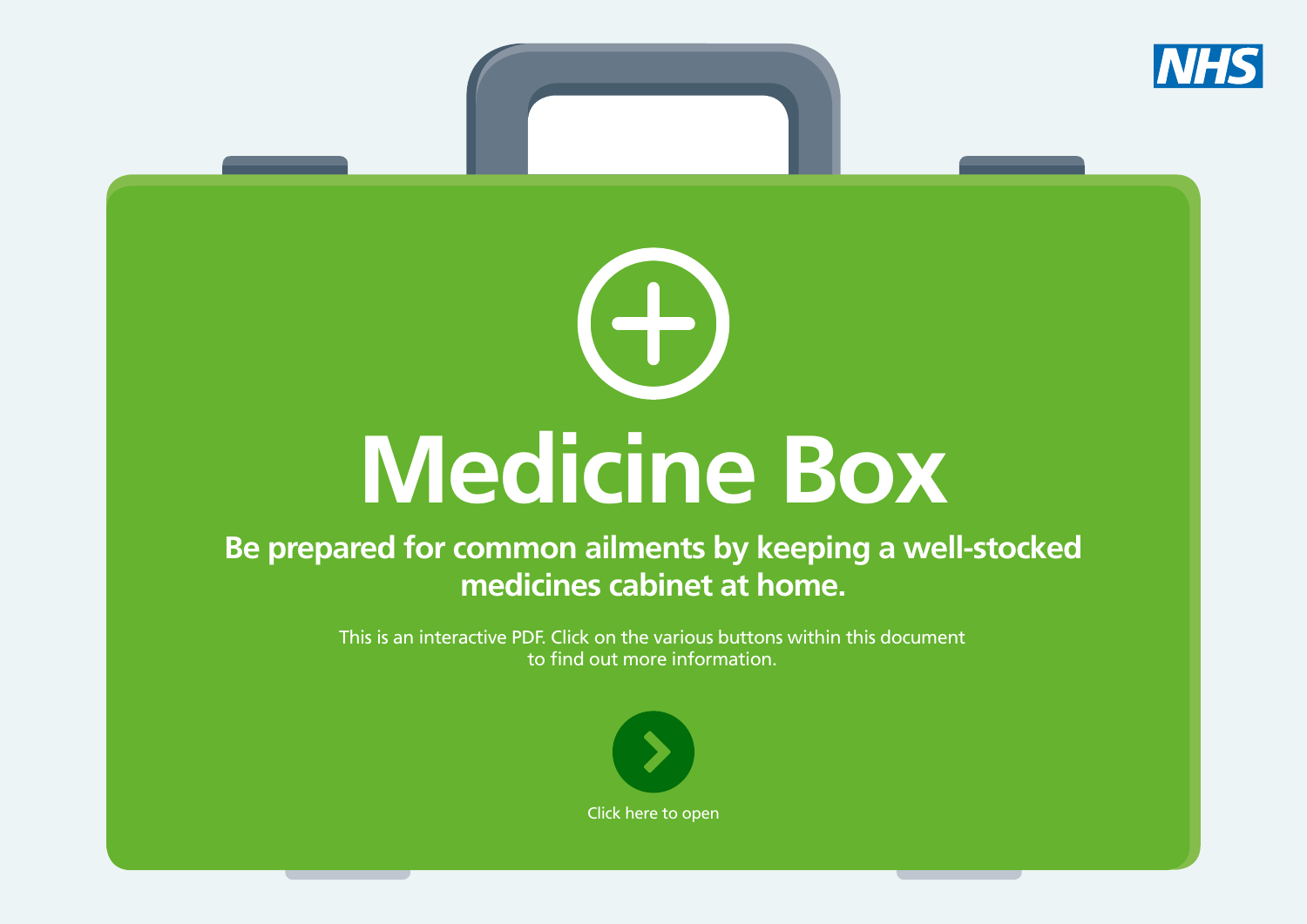<span id="page-1-0"></span>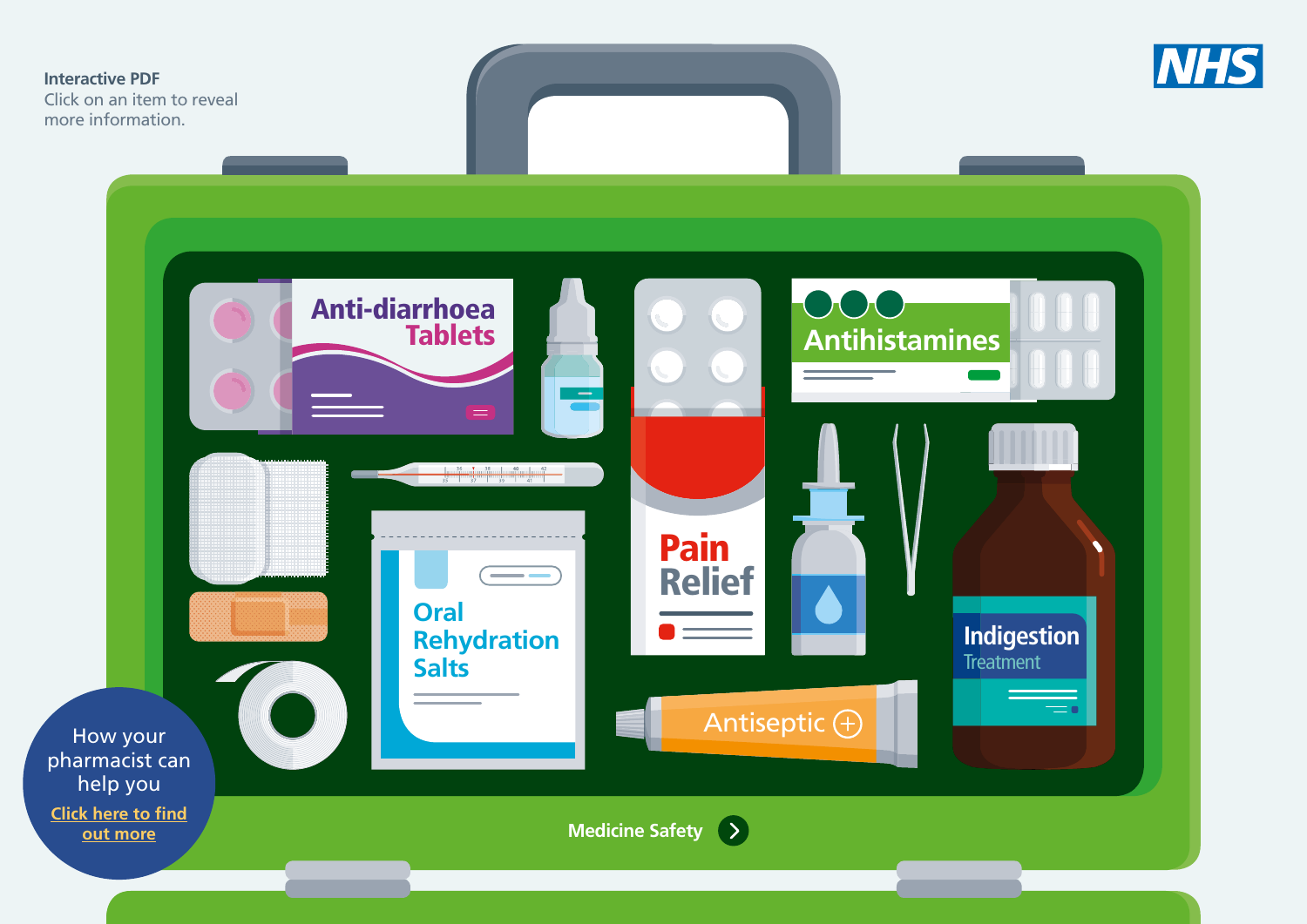<span id="page-2-0"></span>Click on an item to reveal more information.



## **Anti-diarrhoea tablets**

Anti-diarrhoea

**Tablets** 

**Oral**

**Salts**

**Rehydration** 

**Antihistamines** Diarrhoea is caused by a range of things, such as **[food poisoning](https://www.nhs.uk/conditions/food-poisoning/)** or a stomach virus, and can happen without warning. It's a good idea to keep an anti-diarrhoea medicine at home.

Anti-diarrhoea remedies can quickly control the symptoms of diarrhoea, although they don't deal with the underlying cause.

[The m](#page-5-0)ost common anti-diarrhoeal is loperamide, sold under the names Imodium, Arret and Diasorb, among others. It works by slowing down the action of your gut.

Don't give anti-diarrhoea medicines to children under 12 as they r<br>have undesirable side effects. Speak to your GP or pharmacist for advice about a child with these symptoms. Don't give anti-diarrhoea medicines to children under 12 as they may

**Indigestion** 

How your [pharmacist can](#page-14-0)  help you **[Click here to find](#page-14-0)**

**[out more](#page-14-0)**

**Medicine Safety** $\blacktriangleright$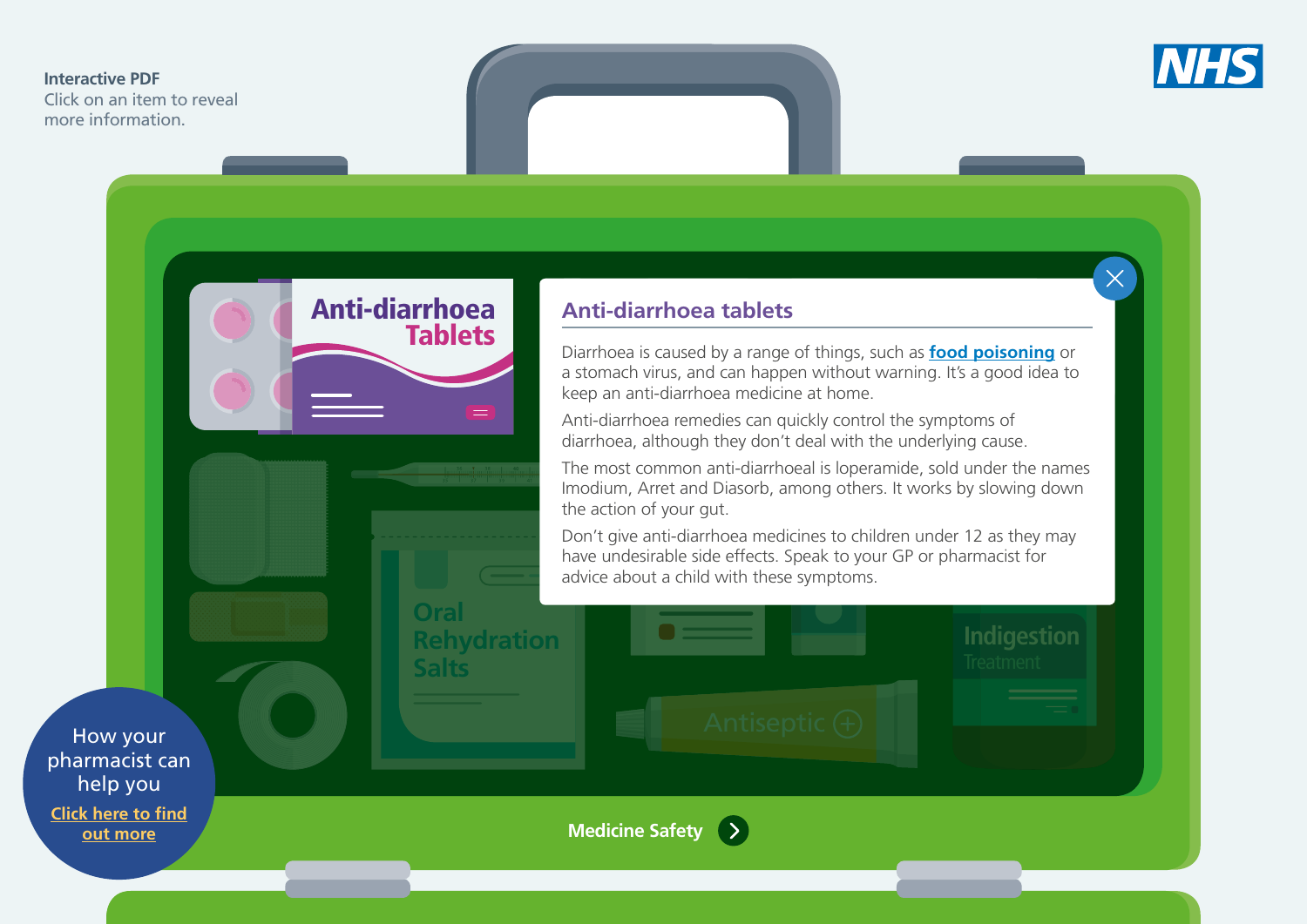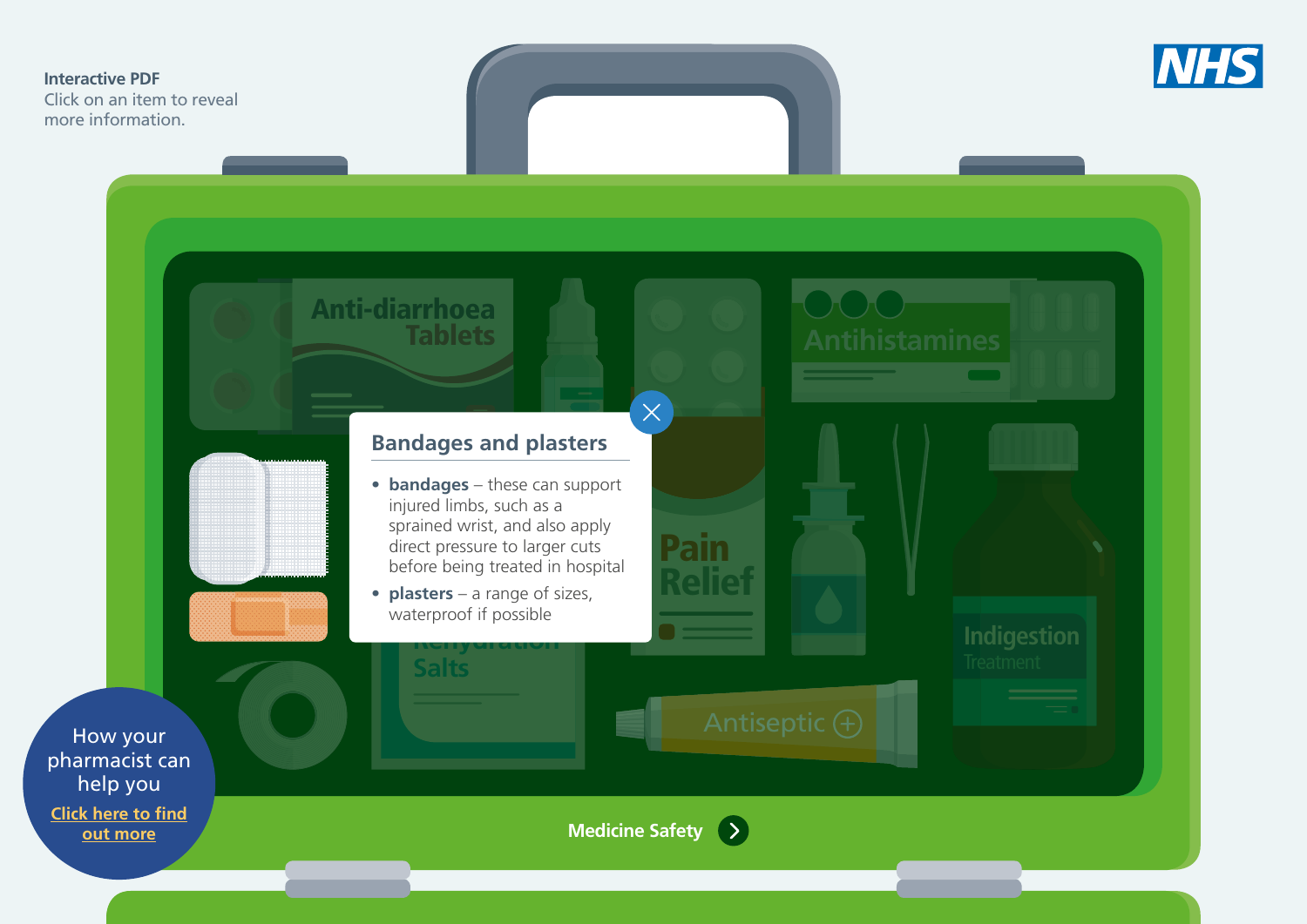<span id="page-4-0"></span>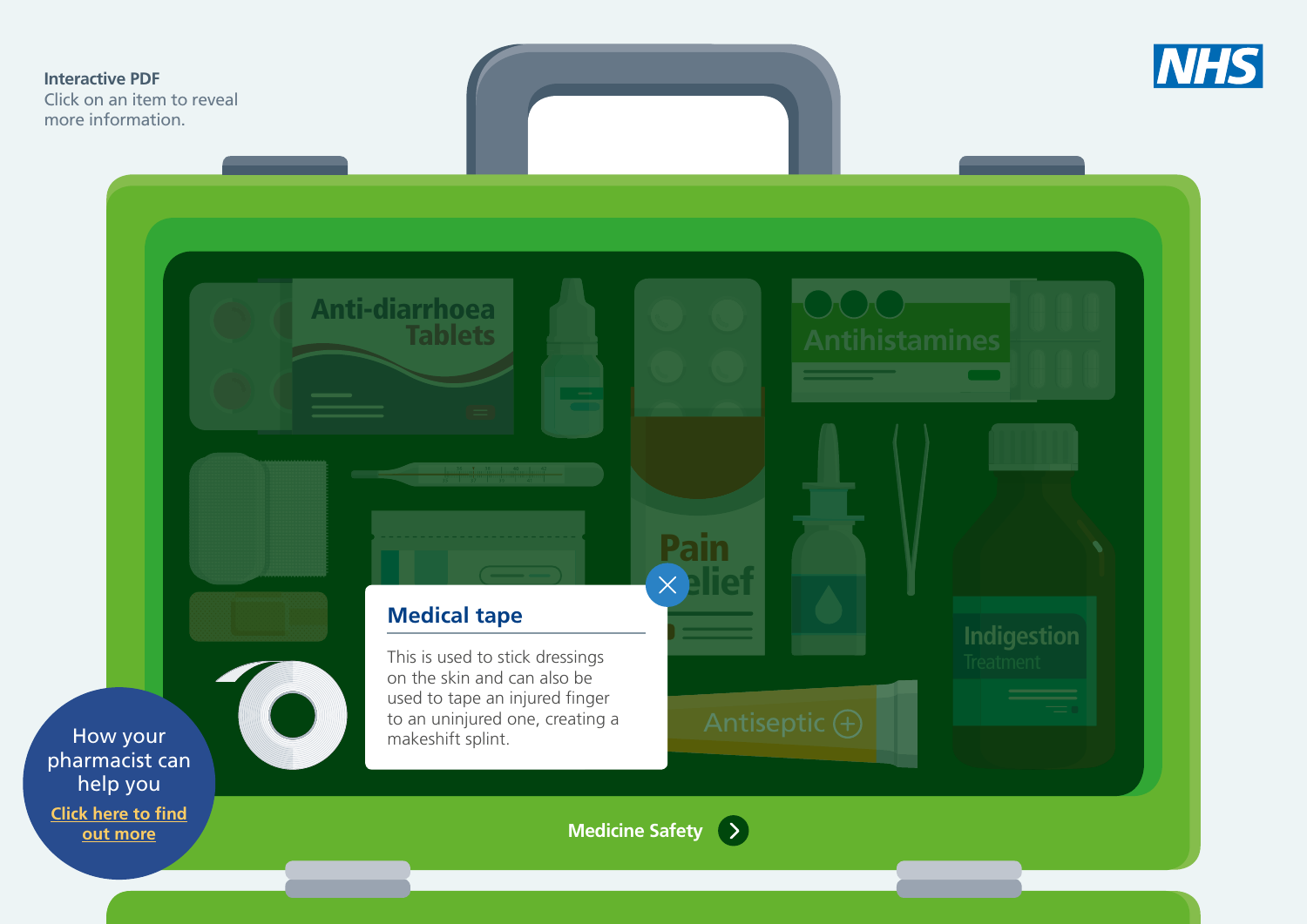<span id="page-5-0"></span>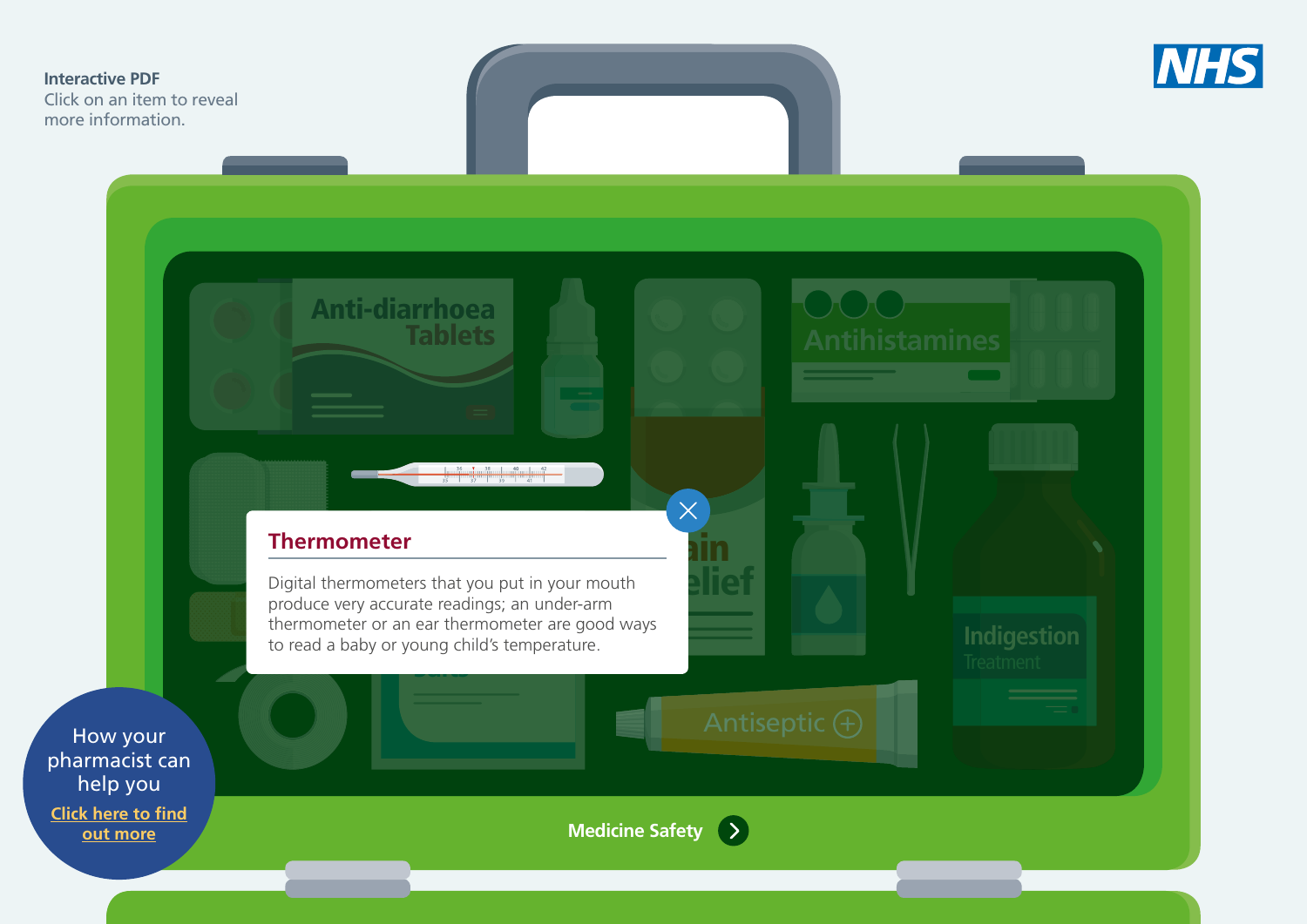<span id="page-6-0"></span>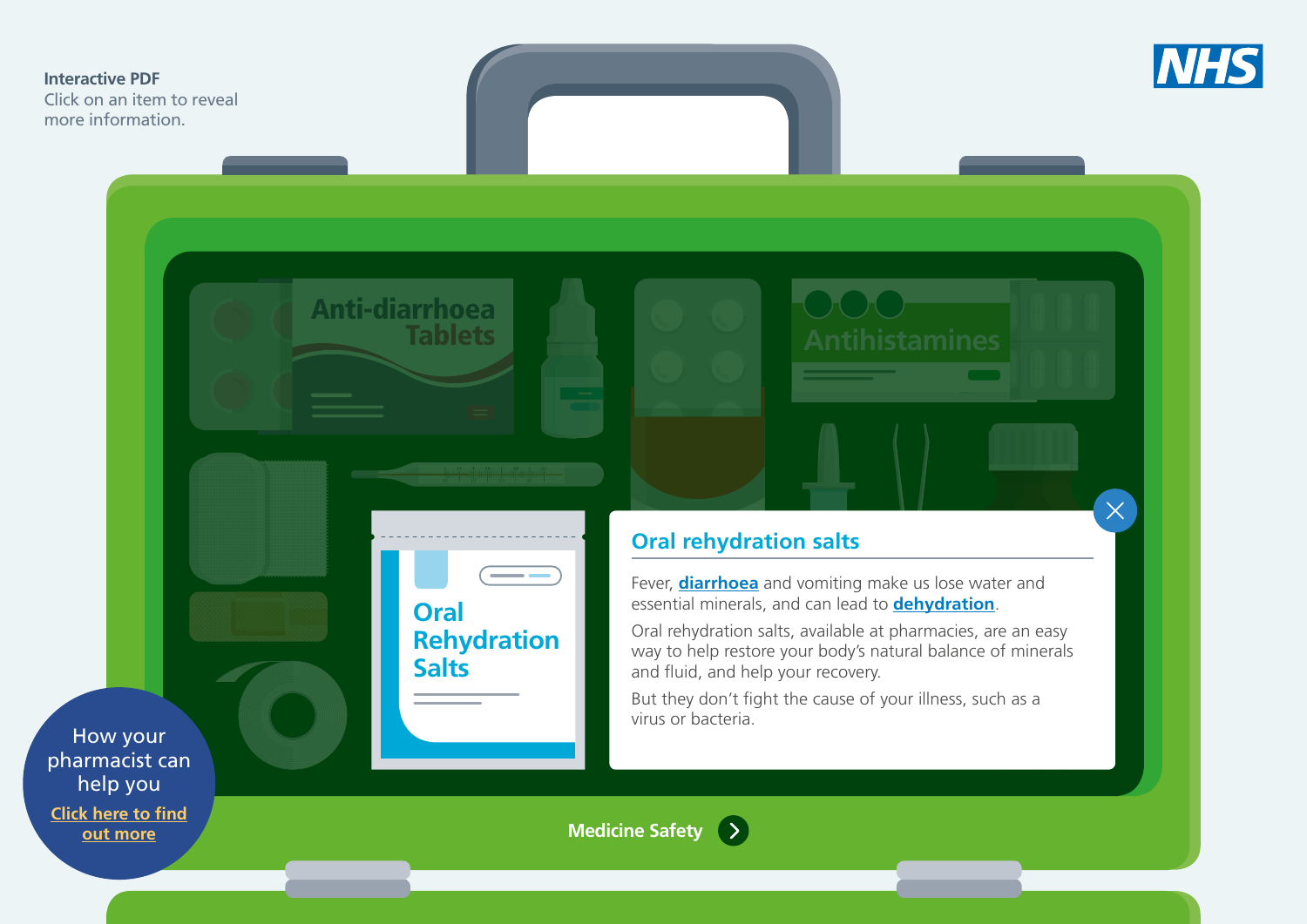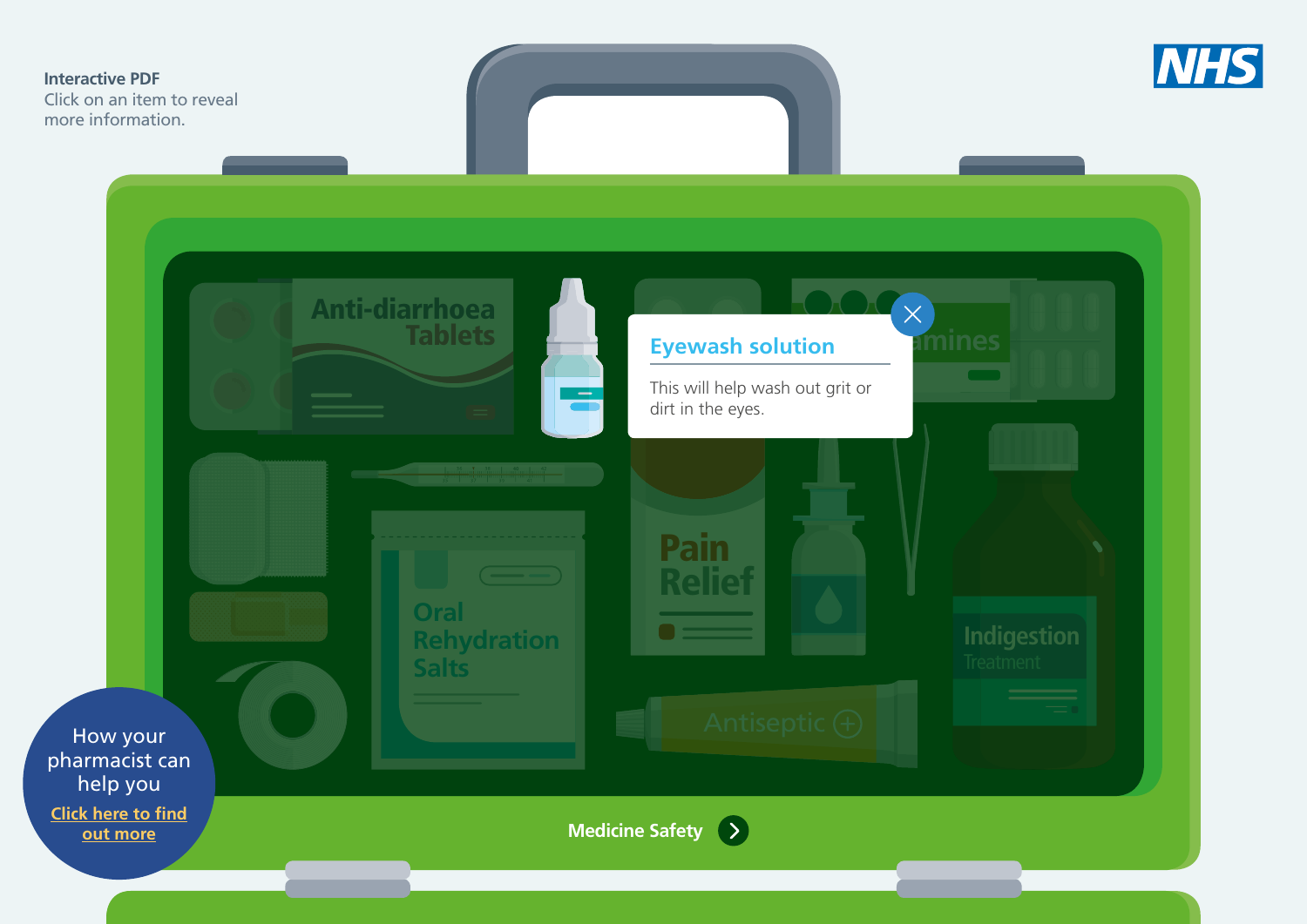<span id="page-8-0"></span>Click on an item to reveal more information.

[pharmacist can](#page-14-0)  help you **[Click here to find](#page-14-0) [out more](#page-14-0)**



#### $\mathbf{f}$  and diarrhoead  $\mathbf{f}$ **Pain relief**

Tablets **[Painkillers](https://www.nhs.uk/Livewell/Pain/Pages/Whichpainkiller.aspx)** like **[aspirin](https://www.nhs.uk/conditions/aspirin/)**, **[paracetamol](https://www.nhs.uk/conditions/paracetamol/)** and **[ibuprofen](https://www.nhs.uk/conditions/ibuprofen/)** are highly effective at relieving most minor aches and pains, such as headaches and period pain.

These medicines also help with some minor ailments, such as the **[common cold](https://www.nhs.uk/conditions/common-cold/)**, by reducing aches, p[ain and high temperatures.](#page-5-0)

Paracetamol, aspirin and ibuprofen also help reduce the inflammation seen in **[arthritis](https://www.nhs.uk/conditions/arthritis/)** and **[sprains](https://www.nhs.uk/conditions/sprains-and-strains/)**.

#### **Bear in mind:**

- aspirin mustn't be given to children under 16
- aspirin mustri t be given to children under To<br>• ibuprofen must be taken with caution if you **Rehydration**  have certain conditions, such as asthma – **Salts** [check with your p](#page-4-0)harmacist if in doubt
- pregnant women shouldn't take ibuprofen – visit the **[bumps](http://www.medicinesinpregnancy.org/Medicine--pregnancy/)** website to find out more How your about taking medicines when you're pregnant



**Medicine Safety** $\bullet$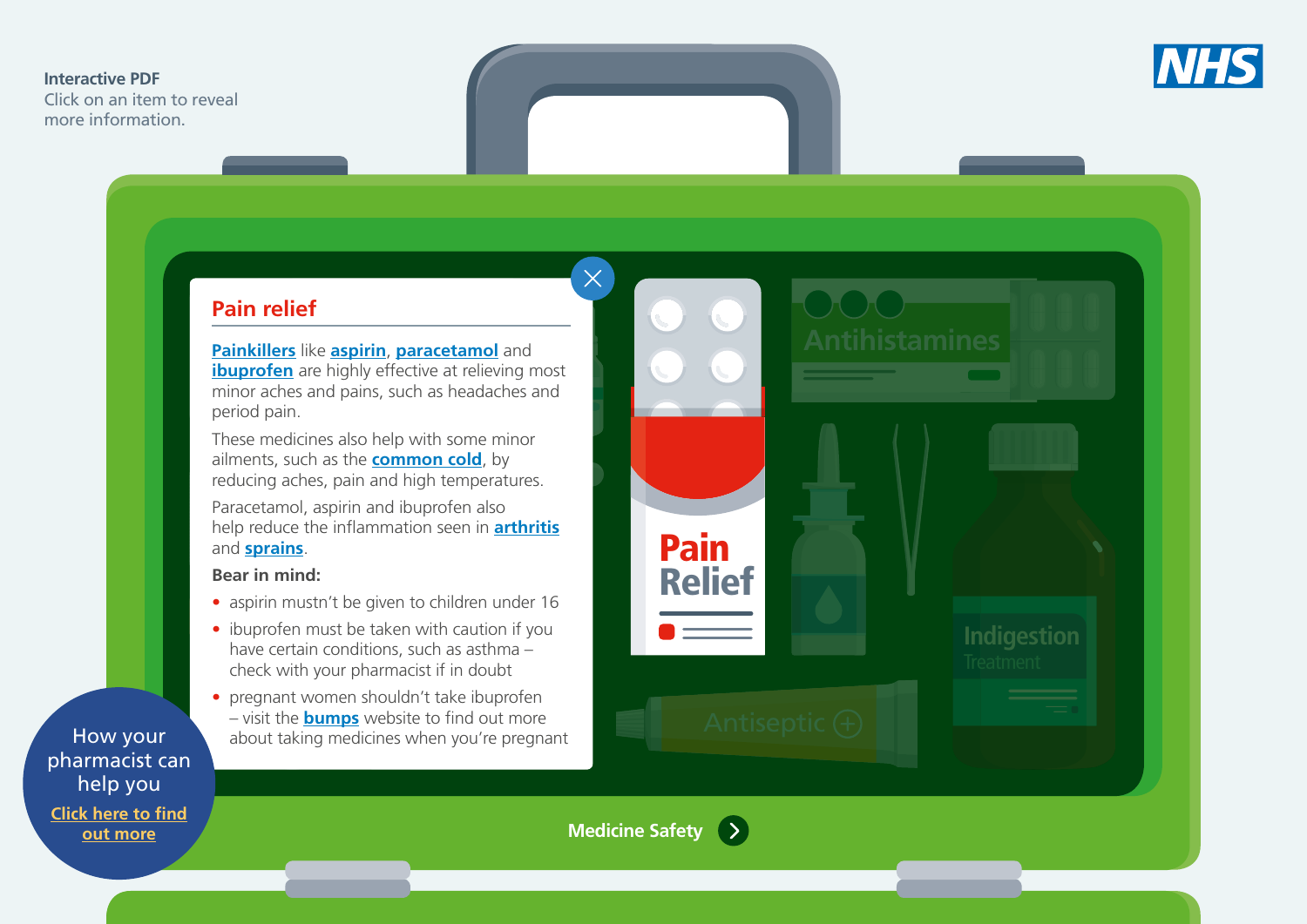<span id="page-9-0"></span>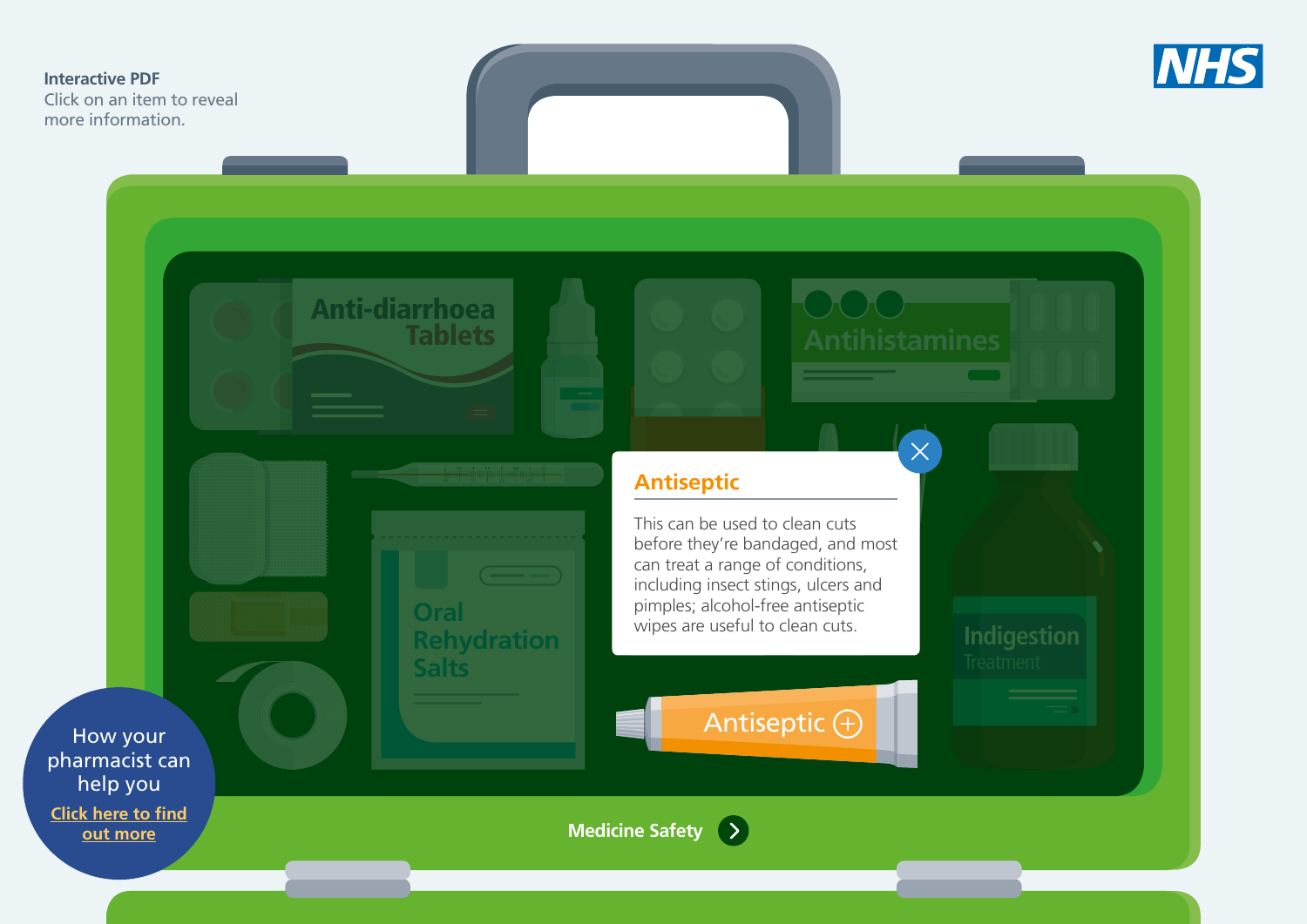Click on an item to reveal more information.



**Indigestion** 

**Antihistamines Decongestants**

# Decongestants

Anti-diarrhoea

**Salts**

#### **There's no cure for a cold, but you can look after yourself at home by:**

- resting, drinking plenty of fluids and [eating healthily](#page-5-0)
- taking over-the-counter painkillers, such as **[paracetamol](https://www.nhs.uk/conditions/paracetamol/)** or **[ibuprofen](https://www.nhs.uk/conditions/ibuprofen/)**, to reduce any fever or discomfort
- **using <b>[decongestant](https://www.nhs.uk/conditions/decongestants/)** sprays or tablets to relieve a blocked nose<br>• trying remedies such as gargling salt to relieve a blocked nose
- **Oral Reference in American Strategier Strategier Strategier Strategier Strategier Strategier Strategier Strategier Strategier Strategier Strategier Strategier Strategier Strategier Strategier Strategier Strategier Strategier S**

How your [pharmacist can](#page-14-0)  help you **[Click here to find](#page-14-0)**

**[out more](#page-14-0)**

**Medicine Safety** >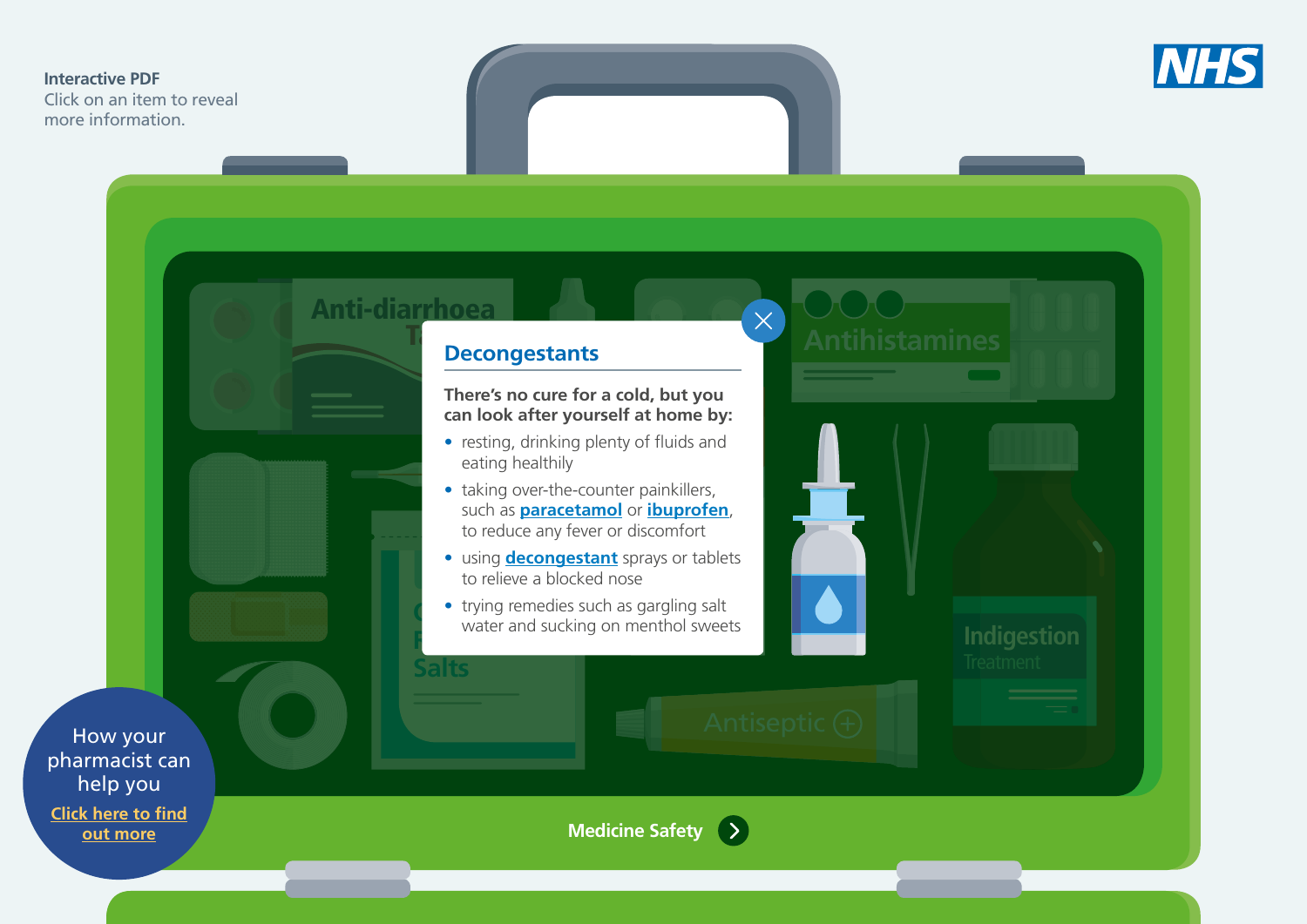<span id="page-11-0"></span>Click on an item to reveal more information.



 $\times$ 



**Oral**

**Salts**

**Rehvdrati** 



# **[Antih](#page-5-0)istamines**

These are useful for dealing with **[allergies](https://www.nhs.uk/conditions/allergies/)** and **[insect bites](https://www.nhs.uk/conditions/insect-bites-and-stings/)**. They're also helpful if you have **[hay fever](https://www.nhs.uk/conditions/hay-fever/)**.

also helprum you have **<u>nay rever</u>.**<br><mark>[Antihistamines](https://www.nhs.uk/conditions/antihistamines/)</mark> can come in the form of creams you apply to the skin (topical antihistamine) or tablets you swallow (oral antihistamine).

Antihistamine creams soothe insect stings and bites, and rashes and itching from stinging nettles.

Itching from sunging nettles.<br>Antihistamine tablets help control hay fever symptoms and Antimistamine tablets help control hay lever symptoms and<br>calm minor allergic reactions to food. They can also help calm itchiness during **[chickenpox](https://www.nhs.uk/conditions/chickenpox/)**.

Some antihistamines may cause drowsiness. Ask your pharmacist about this as there are some antihistamines that don't cause drowsiness.

How your [pharmacist can](#page-14-0)  help you

**[Click here to find](#page-14-0) [out more](#page-14-0)**

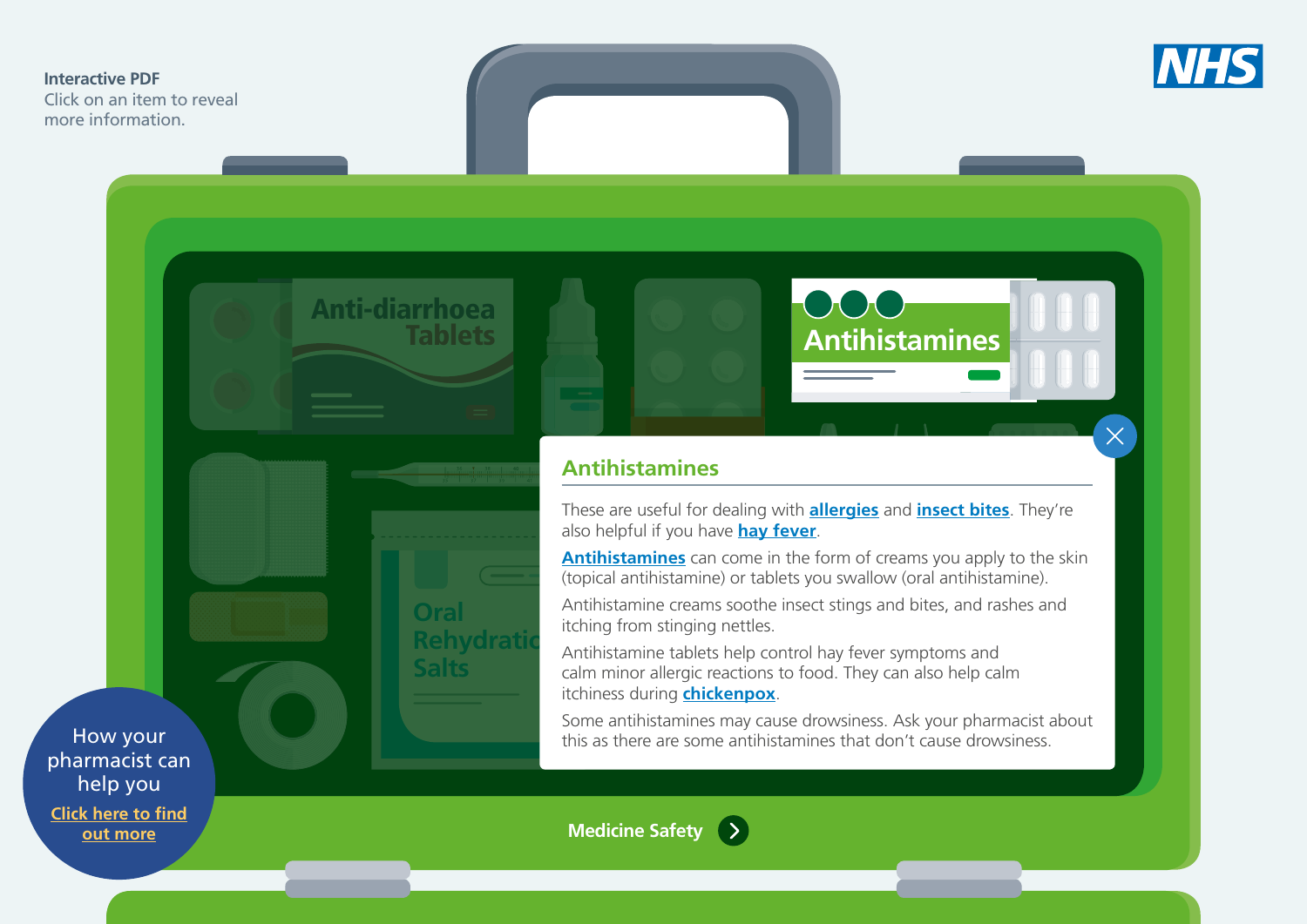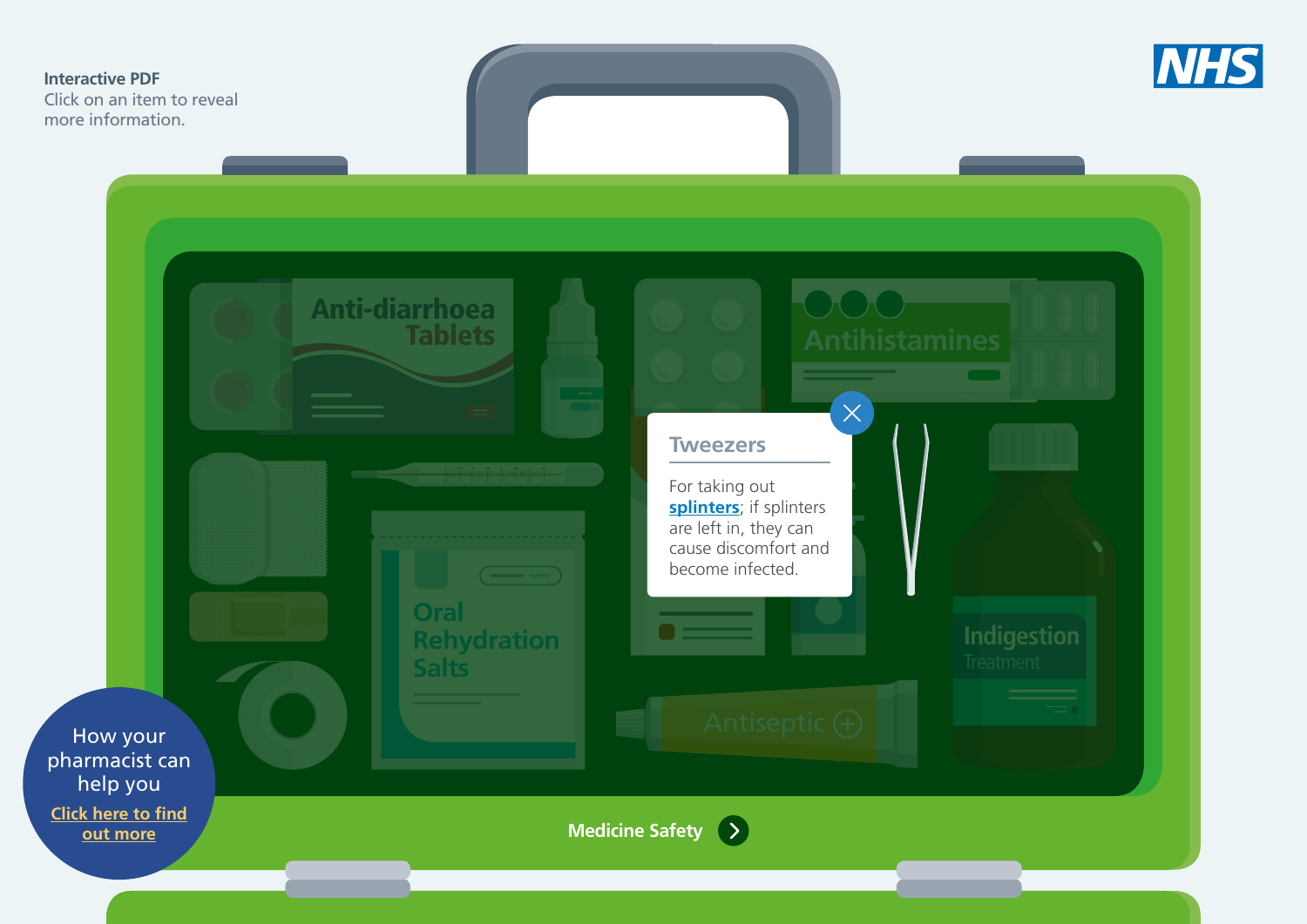<span id="page-13-0"></span>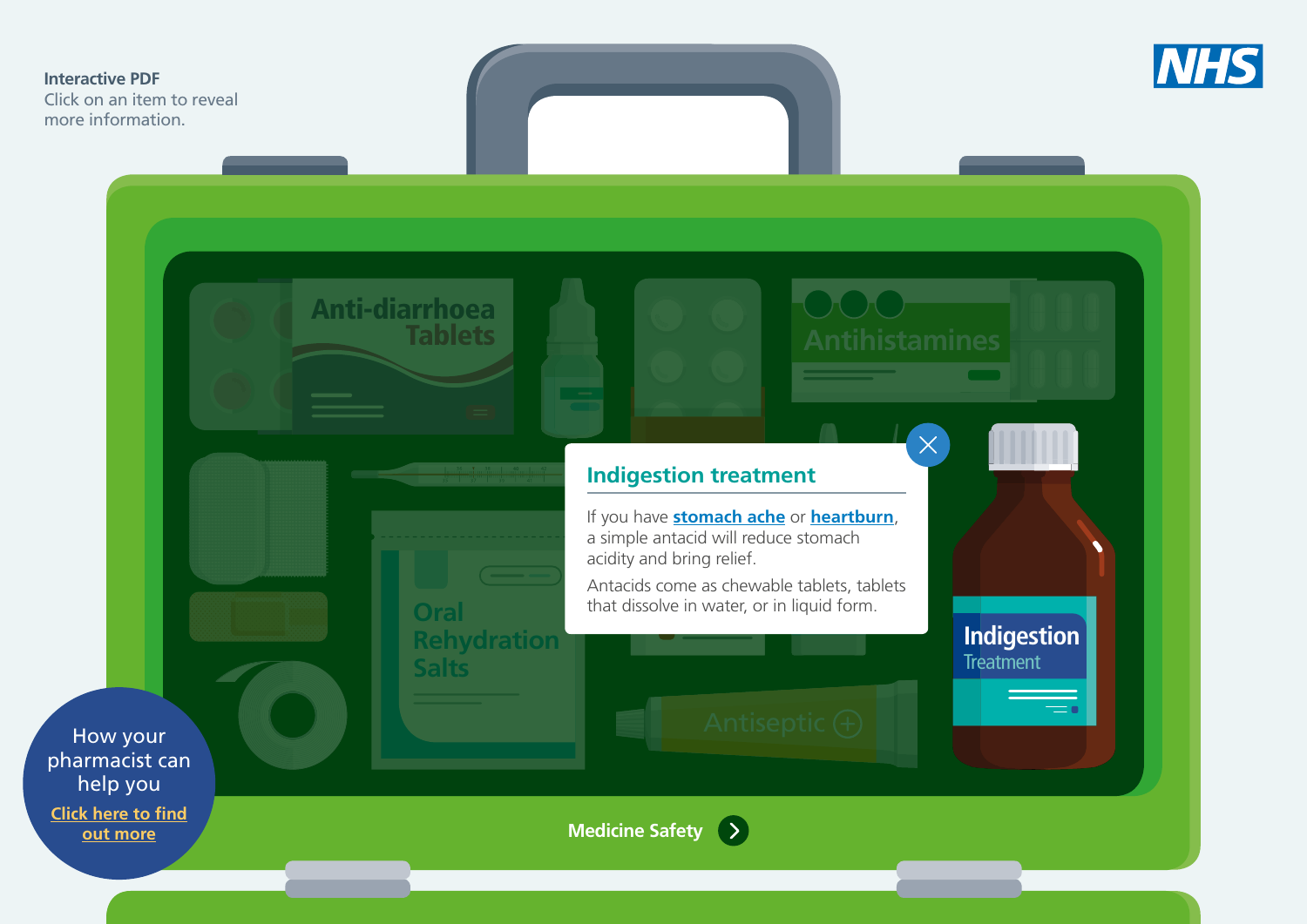<span id="page-14-0"></span>Click on an item to reveal more information.



 $\times$ 

# **How your pharmacist can help you**

Don't forget your local pharmacist can help with many ailments, such as **[coughs](https://www.nhs.uk/conditions/cough/)**, **[colds](https://www.nhs.uk/conditions/common-cold/)**, **[asthma](https://www.nhs.uk/conditions/asthma/)**, **[eczema](https://www.nhs.uk/conditions/atopic-eczema/)**, **[hay fever](https://www.nhs.uk/conditions/hay-fever/)**, and **[period pain](https://www.nhs.uk/conditions/period-pain/)**.

#### **They can also help with symptoms of:**

- $\vee$  Acne
- Athlete's foot
- $\blacktriangleright$  Back pain
- Cold & flu
- Cold sores
- $\checkmark$  Conjunctivitis
- $\vee$  Cystitis

 $\blacktriangleright$  Far wax **V** Fever

**◆** Dandruff Diarrhoea  $\blacktriangleright$  Dry skin  $\blacktriangleright$  Ear ache

Haemorrhoids

- $\blacktriangleright$  Hay fever
- $\blacktriangleright$  Headaches & migraines Head lice
- 
- $\blacktriangleright$  Heart burn
- ◆ Bites & stings
- Motion sickness  $U$ llcers
	-
- $\blacktriangleright$  Period pain
- Sore throats
- $\triangleright$  Sprains & strains
- $\blacktriangleright$  Sunburn prevention
- **v** Threadworm
- **v** Thrush
- Warts & verrucas

They can give advice or, where appropriate, medicines that can help clear up the problem.

Instead of booking an appointment with your GP, you can see your local pharmacist any time – just walk in. You can also ask to speak to the pharmacist in private in their consultation room.

Learn more about how your pharmacist can help with **[treating common conditions](https://www.nhs.uk/Livewell/Pharmacy/Pages/Commonconditions.aspx)**.

#### **[Find your local pharmacy](https://www.nhs.uk/Service-Search/Pharmacy/LocationSearch/10)**.